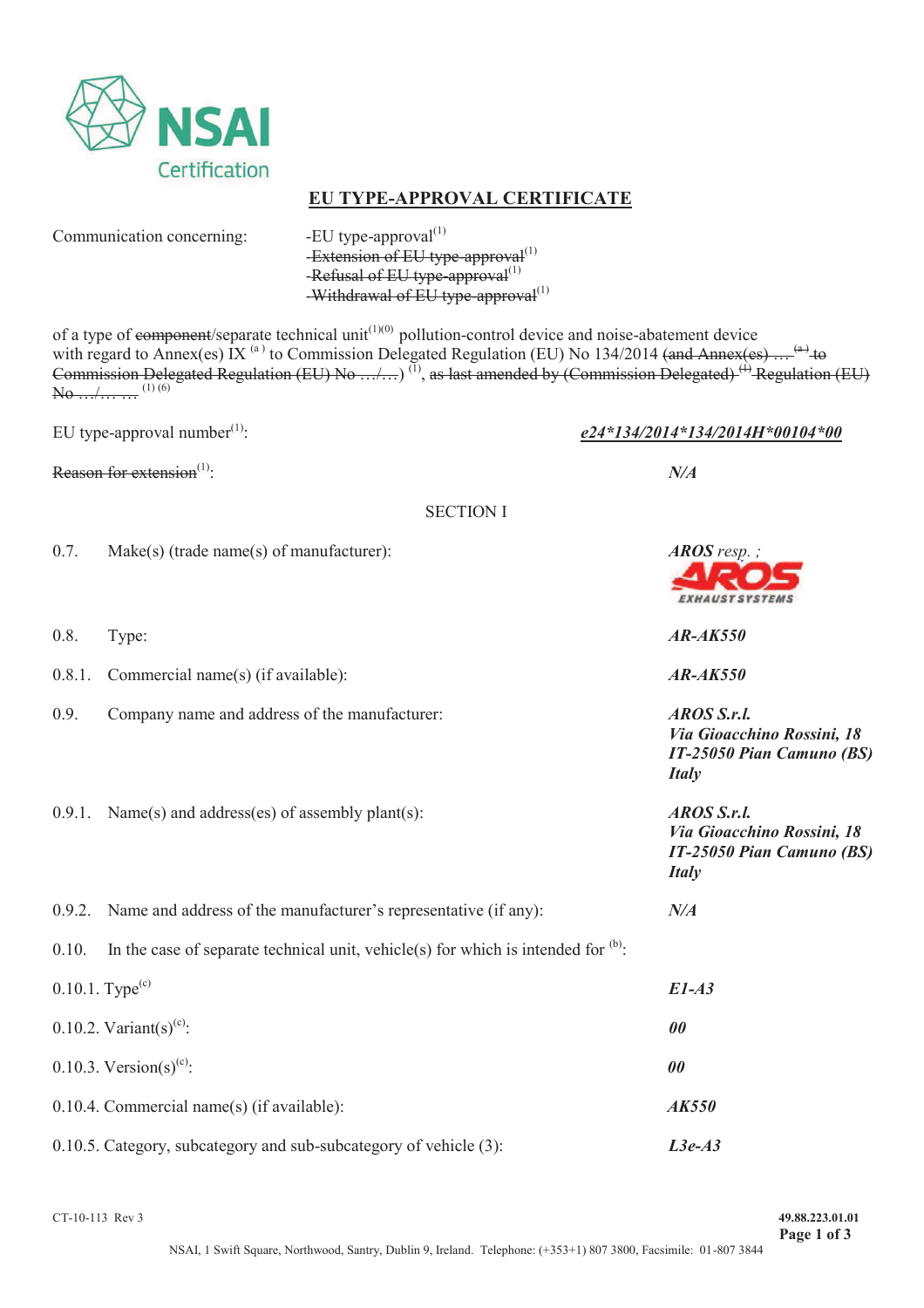

### EU type-approval number(1): *e24\*134/2014\*134/2014H\*00104\*00*

| <b>SECTION II</b>                                            |                                                               |
|--------------------------------------------------------------|---------------------------------------------------------------|
| 1. Technical service responsible for carrying out the tests: | <b>FAKT S.r.l.</b><br>Via Lithos, 53<br>IT-25086 Rezzato (BS) |
| 2. Date of test report(s):                                   | 30.03.2018                                                    |
| 3. Number of test report(s):                                 | <b>IT18/0527 - 00</b>                                         |
| 4. Remarks (see addendum):                                   | N/A                                                           |
| 5. Restrictions of validity $(1)(4)$ :                       | N/A                                                           |
| 6. Waivers applied $(1)(4)$ :                                | N/A                                                           |
| Place:                                                       | <b>Dublin</b>                                                 |
| Date:                                                        | $17^{th}$ May, 2018                                           |

Name and signature (or visual representation of an 'advanced electronic signature' according to Directive 1999/93/EC, including data for verification):

Ray Breme



Attachments: — Information package

— Test report

#### NB:

— If this model is used for type-approval of a component or separate technical unit as an exemption for new technology or new concept, pursuant to Article 40 of Regulation (EU) No 168/2013, the heading of the certificate shall read 'EU PROVISIONAL TYPE-APPROVAL CERTIFICATE VALID ONLY ON THE TERRITORY OF … (4)', The provisional type approval certificate shall also specify the restrictions that have been imposed as to its validity and the waivers which have been applied in accordance with Article  $30^{(4)}$  of Regulation (EU) No 168/2013.

Explanatory notes relating to Appendix 5

(Footnotes and explanations not to be stated on the type-approval certificate)

(b) Indicate the component/separate technical unit according to first column of Table 1 in point 6 of Annex VII (e.g. devices to prevent unauthorised use)

(1) Delete where not applicable.

<sup>(3)</sup> Classified according to Article 4 of and Annex I to Regulation (EU) No 168/2013, the coding shall be indicated, e.g. "L3e-A1E" for a low-performance Enduro motor-cycle.

(4) Indicate the Member State.

(5) Applicable only for type-approval of a component or separate technical unit as an exemption for new technology or new concept, pursuant to Article 40 of Regulation (EU) No 168/2013

Indicate the latest amendment of the Commission Delegated Regulation according to the amendment applied for the EU type-approval.

(a) The Roman numeral of the relevant Annex to the Commission Delegated Regulation or multiple Roman numerals of the relevant Annexes to the same Commission Delegated Regulation.

(b) Provide this information for each vehicle type.

(c) Indicate the alphanumeric code Type-Variant-Version or 'TVV' allocated to each type, variant and version as set out in point 2.3 of Part B of Annex I.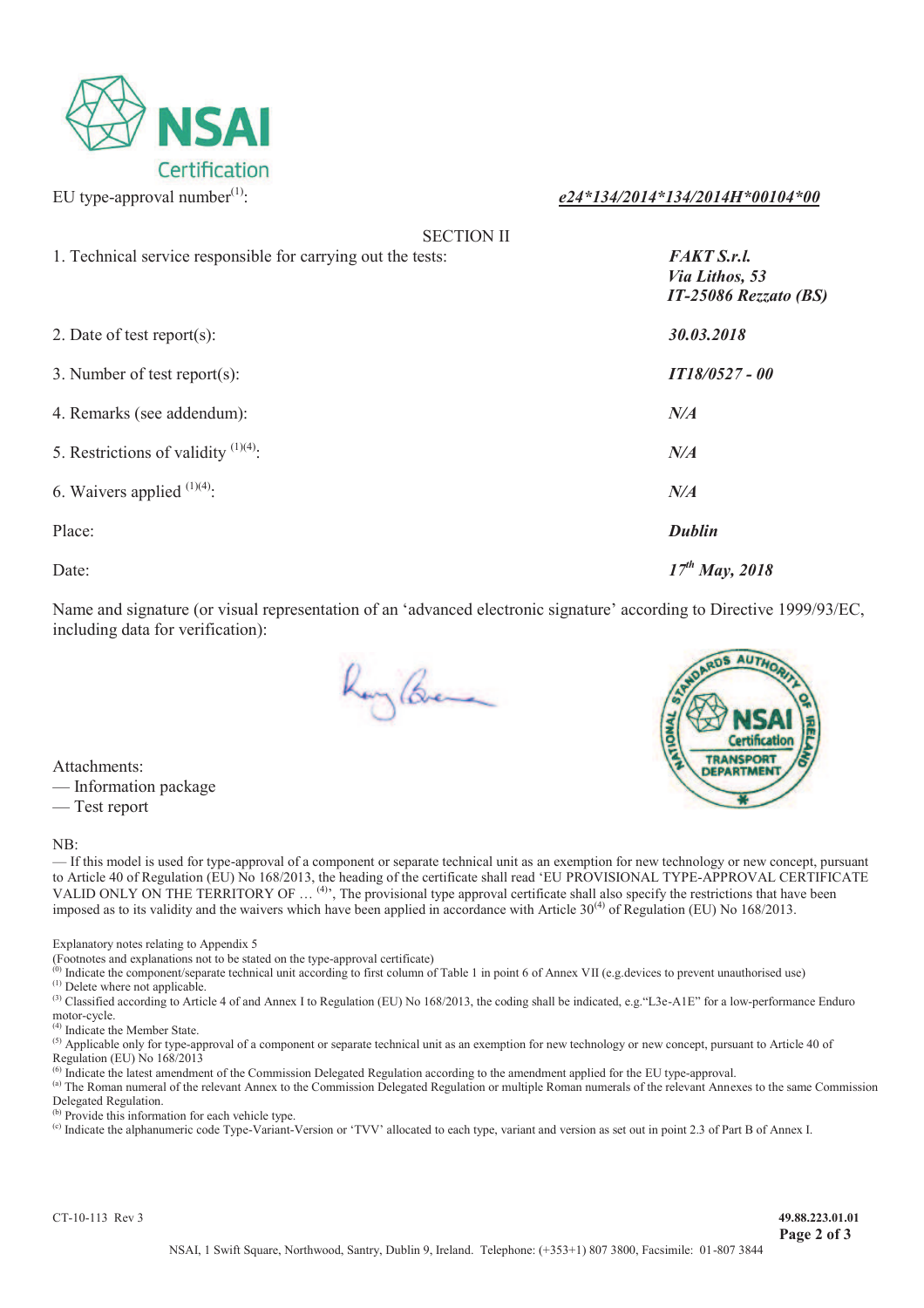

## ADDENDUM TO THE EU TYPE-APPROVAL CERTIFICATE WITH EU TYPE-APPROVAL NUMBER *e24\*134/2014\*134/2014H\*00104\*00*

| 1. Restriction of use of the $(0)(1)$ .                  | Pollution-control device and<br>Noise-abatement device        |  |  |  |  |
|----------------------------------------------------------|---------------------------------------------------------------|--|--|--|--|
| $(2)$ .                                                  | N/A                                                           |  |  |  |  |
| 2. Special conditions for the mounting of the $(0)(1)$ . | <b>Pollution-control device and</b><br>Noise-abatement device |  |  |  |  |
| $(2)$ .                                                  | N/A                                                           |  |  |  |  |
|                                                          |                                                               |  |  |  |  |
| 3. Remarks $^{(0)}$ :                                    | N/A                                                           |  |  |  |  |

Explanatory notes relating to Appendix 6

(Footnotes and explanations not to be stated on the addendum to the type-approval certificate)

 $<sup>(0)</sup>$  Delete where not applicable.</sup>  $(1)$  Identify the component or separate technical unit according to the first column of Table 1 in point 6 of Annex VII to this Regulation (e.g. devices to prevent

unauthorised use).<br><sup>(2)</sup> In accordance with Article 31(4) of Regulation (EU) No 168/2013, indicate the restrictions of use and the special conditions for the mounting of the component/separate technical unit.